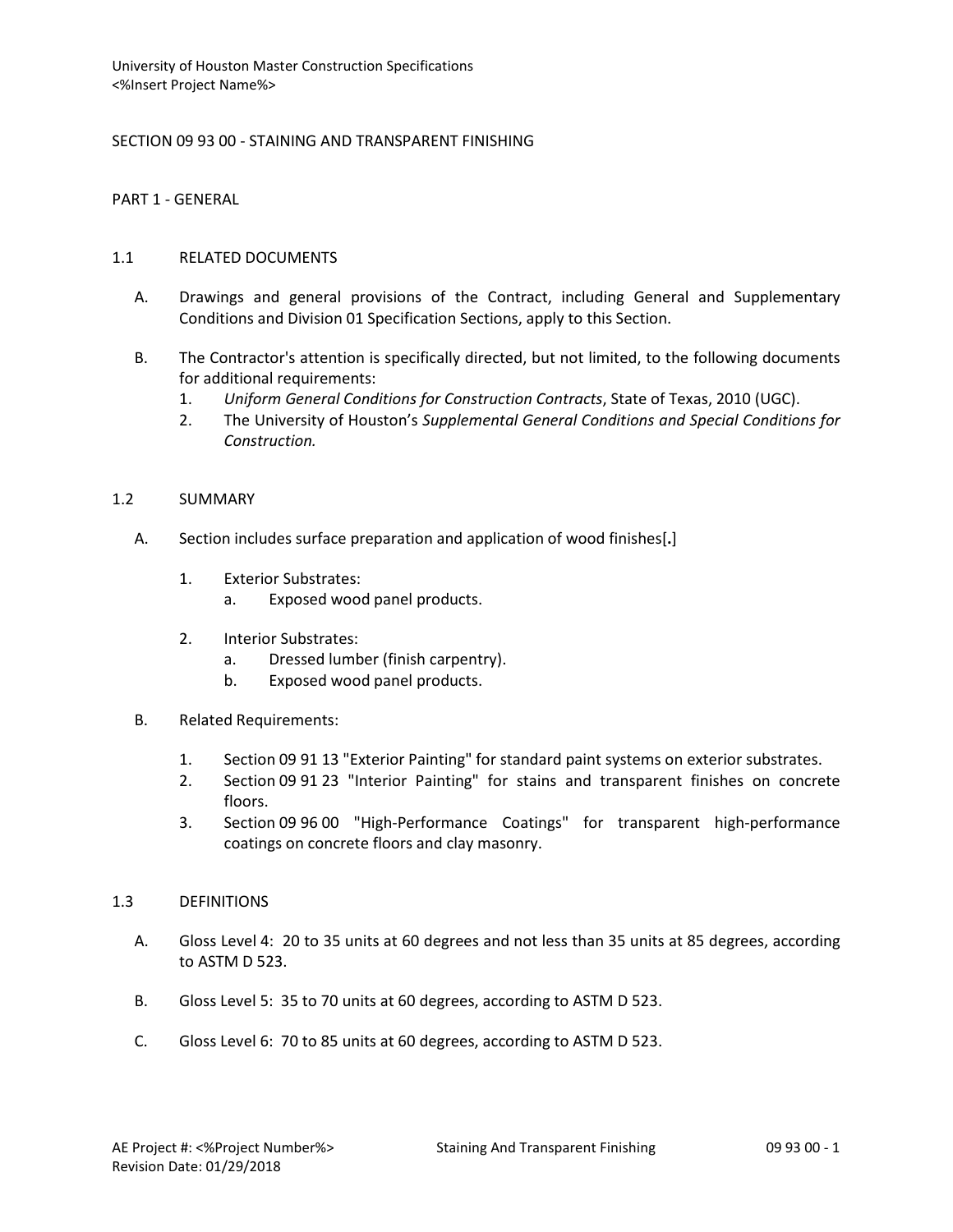## 1.4 ACTION SUBMITTALS

- A. Product Data: For each type of product indicated. Include preparation requirements and application instructions.
- B. LEED Submittals (Projects authorized for LEED certification only):
	- 1. Product Data for Credit EQ 4.2: For interior stains and coatings, documentation including printed statement of VOC content.
	- 2. Laboratory Test Reports for Credit EQ 4: For interior stains and coatings, documentation indicating that products comply with the testing and product requirements of the California Department of Health Services "Standard Practice for the Testing of Volatile Organic Emissions from Various Sources Using Small-Scale Environmental Chambers."
- C. Samples for Initial Selection: For each type of product indicated.
- D. Samples for Verification: For each type of finish system and in each color and gloss of finish indicated.
	- 1. Submit Samples on representative samples of actual wood substrates, 8 inches square .
	- 2. Label each Sample for location and application area.
- E. Product List: For each product indicated, include the following:
	- 1. Cross-reference to finish system and locations of application areas. Use same designations indicated on Drawings and in schedules.
	- 2. Printout of current "MPI Approved Products List" for each product category specified in Part 2, with the product proposed for use highlighted.
	- 3. VOC content.

# 1.5 MAINTENANCE MATERIAL SUBMITTALS

- A. Furnish extra materials, from the same product run, that match products installed and that are packaged with protective covering for storage and identified with labels describing contents.
	- 1. Stains and Transparent Finishes: 5 percent, but not less than 1 gal. of each material and color applied.

# 1.6 DELIVERY, STORAGE, AND HANDLING

- A. Store materials not in use in tightly covered containers in well-ventilated areas with ambient temperatures continuously maintained at not less than 45 deg F.
	- 1. Maintain containers in clean condition, free of foreign materials and residue.
	- 2. Remove rags and waste from storage areas daily.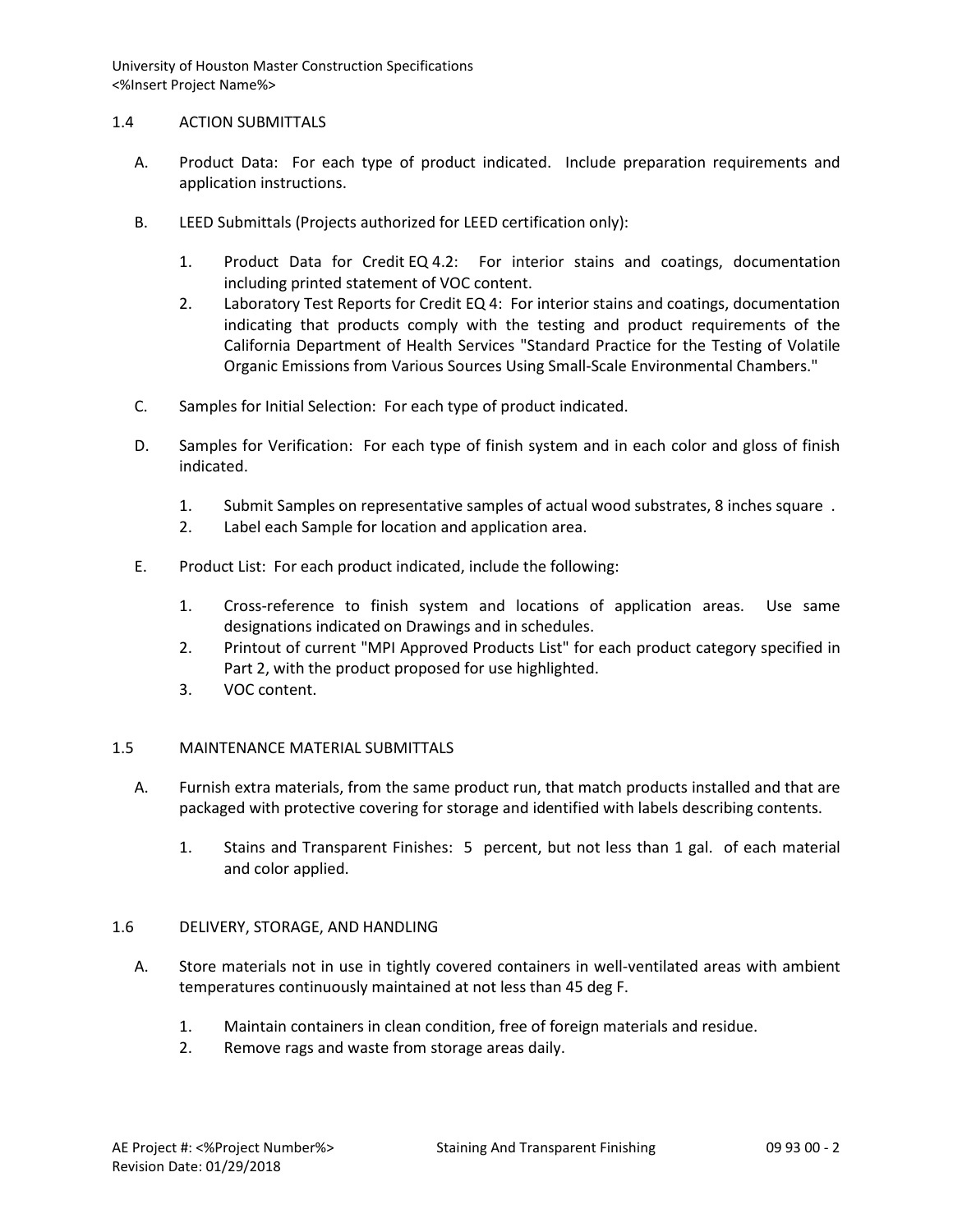## 1.7 FIELD CONDITIONS

- A. Apply finishes only when temperature of surfaces to be finished and ambient air temperatures are between 50 and 95 deg F.
- B. Do not apply finishes when relative humidity exceeds 85 percent; at temperatures less than 5 deg F above the dew point; or to damp or wet surfaces.
- C. Do not apply exterior finishes in snow, rain, fog, or mist.

# PART 2 - PRODUCTS

## 2.1 MANUFACTURERS

- A. [Manufacturers:](http://www.specagent.com/LookUp/?ulid=545&mf=04&src=wd) Subject to compliance with requirements, provide products by the following :
	- 1. [Pratt & Lambert.](http://www.specagent.com/LookUp/?uid=123456790969&mf=04&src=wd)
	- 2. Substitutions: see section 01 25 00 Substitution Procedures.
- B. Products: Subject to compliance with requirements, provide product listed in other Part 2 articles for the category indicated.

## 2.2 MATERIALS, GENERAL

- A. MPI Standards: Provide products that comply with MPI standards indicated and that are listed in its "MPI Approved Products List."
- B. Material Compatibility:
	- 1. Provide materials for use within each finish system that are compatible with one another and substrates indicated, under conditions of service and application as demonstrated by manufacturer, based on testing and field experience.
	- 2. For each coat in a finish system, provide products recommended in writing by manufacturers of topcoat for use in finish system and on substrate indicated.
- C. VOC Content: Products shall comply with VOC limits of authorities having jurisdiction and, for interior stains and finishes applied at project site, the following VOC limits, exclusive of colorants added to a tint base, when calculated according to 40 CFR 59, Subpart D (EPA Method 24).
	- 1. Clear Wood Finishes, Varnishes: VOC not more than 350 g/L.
	- 2. Shellacs, Clear: VOC not more than 730 g/L.
	- 3. Stains: VOC not more than 250 g/L.
	- 4. Primers, Sealers, and Undercoaters: 200 g/L.
- D. Low-Emitting Materials: Interior stains and finishes shall comply with the testing and product requirements of the California Department of Health Services' "Standard Practice for the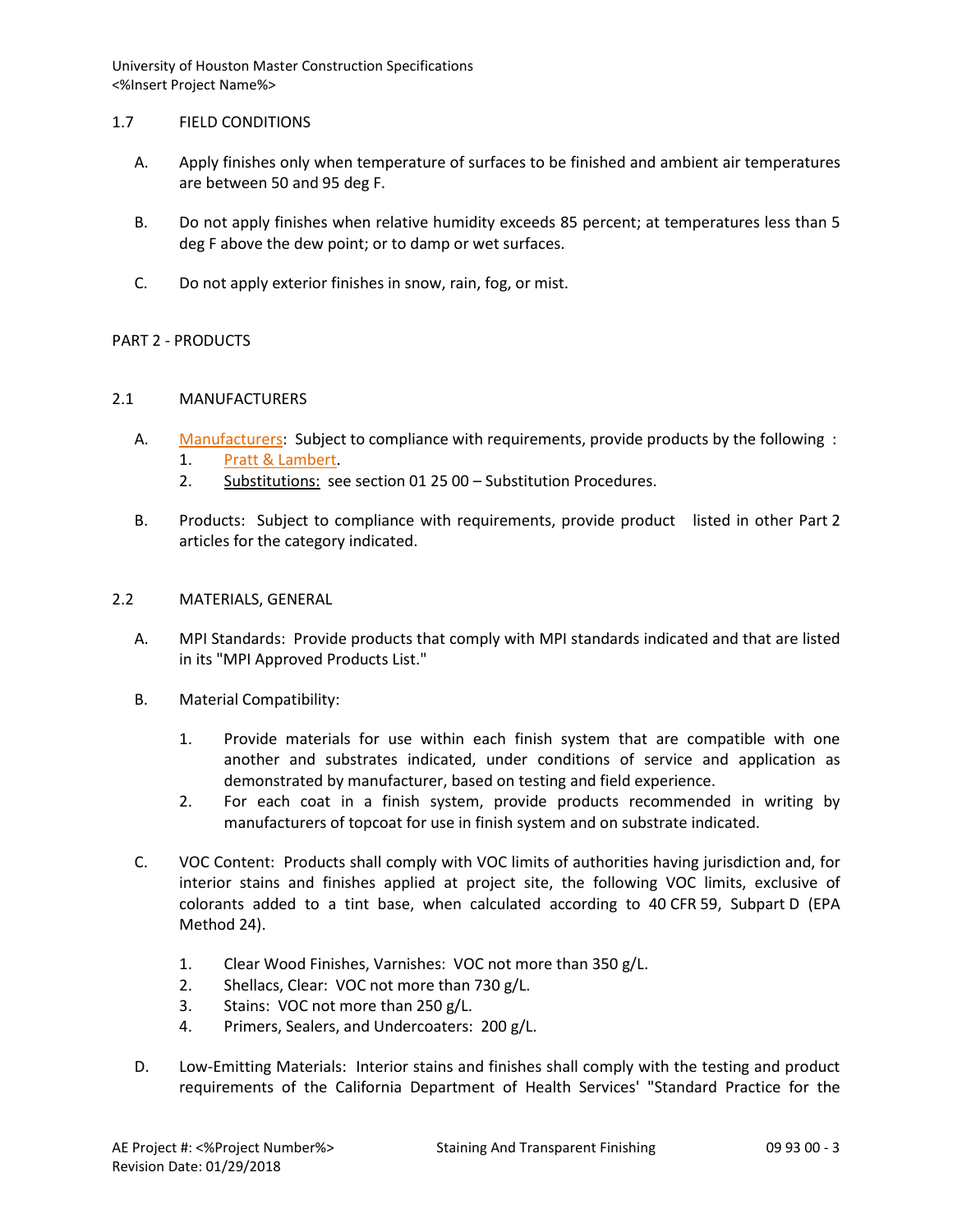> Testing of Volatile Organic Emissions from Various Sources Using Small-Scale Environmental Chambers."

E. Stain Colors: As selected by Architect from manufacturer's full range .

#### 2.3 WOOD FILLERS

A. Wood Filler Paste: MPI #91.

### 2.4 PRIMERS AND SEALERS

- A. Provide all primer, sealants, and coating products used in any individual system from the same manufacturer, no exceptions.
- B. Primer, Latex for Exterior Wood: MPI #6.

#### 2.5 STAINS

- A. Provide all stain and varnish products used in any individual system from the same manufacturer, no exceptions.
- B. Stain, Exterior, Water Based, Solid Hide: MPI #16.
- C. Stain, for Exterior Wood Decks: MPI #33.
- D. Stain, Semi-Transparent, for Interior Wood: MPI #90.

#### 2.6 WATER-BASED VARNISHES

- A. Varnish, Water Based, Clear, Satin (Gloss Level 4): MPI #128.
- B. Varnish, Water Based, Clear, Semi-Gloss (Gloss Level 5): MPI #129.
- C. Varnish, Water Based, Clear, Gloss (Gloss Level 6): MPI #130.

#### 2.7 POLYURETHANE VARNISHES

- A. Varnish, Polyurethane, Moisture-Cured, Gloss (Gloss Level 6): MPI #31.
- B. Varnish, Aliphatic Polyurethane, Two-Component (Gloss Level 6 or 7): MPI #78.
- 2.8 OIL FINISH
	- A. Danish Oil: MPI #92.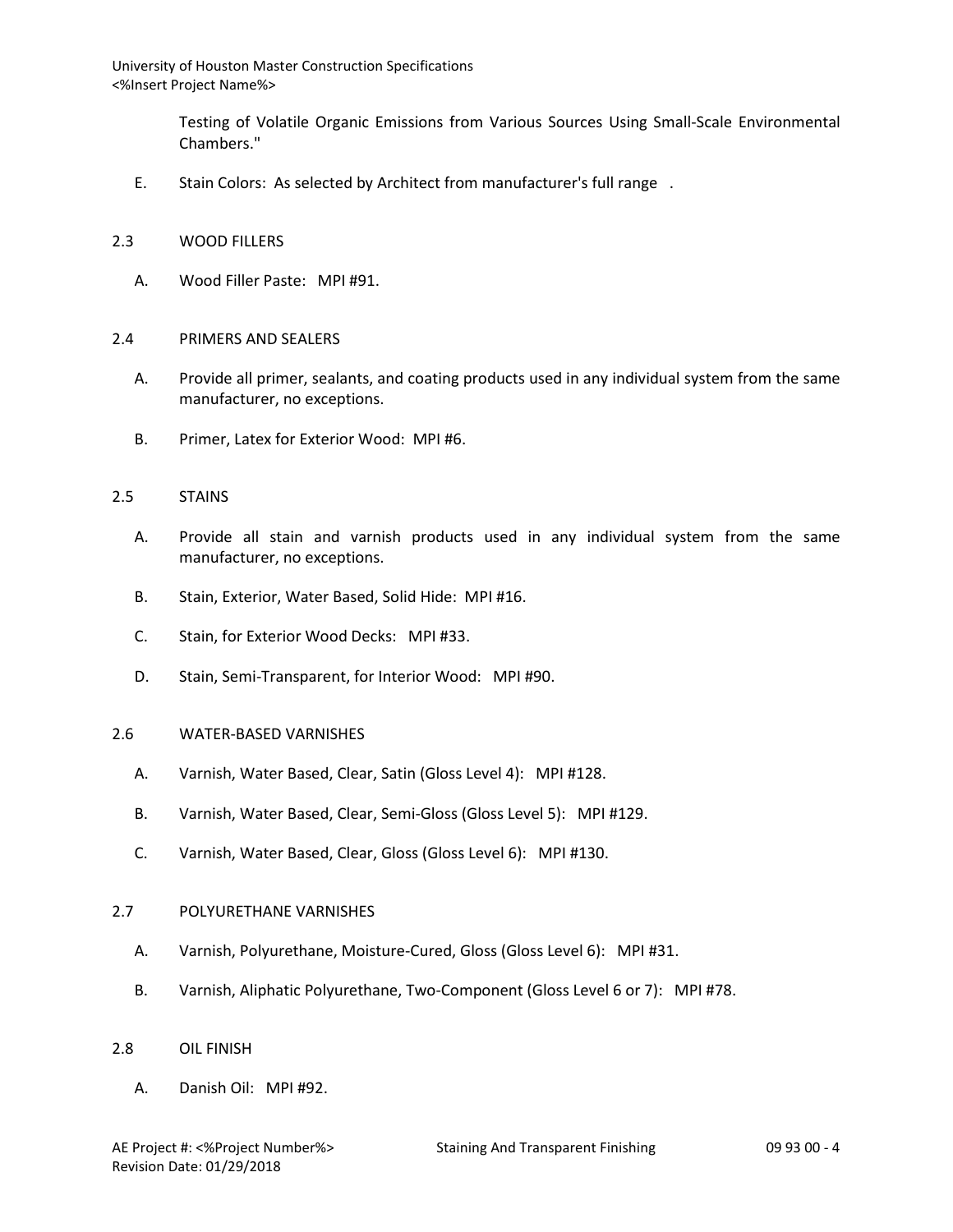## 2.9 SOURCE QUALITY CONTROL

- A. Testing of Materials: Owner reserves the right to invoke the following procedure:
	- 1. Owner will engage the services of a qualified testing agency to sample wood finishing materials. Contractor will be notified in advance and may be present when samples are taken. If materials have already been delivered to Project site, samples may be taken at Project site. Samples will be identified, sealed, and certified by testing agency.
	- 2. Testing agency will perform tests for compliance with product requirements.
	- 3. Owner may direct Contractor to stop applying wood finishes if test results show materials being used do not comply with product requirements. Contractor shall remove noncomplying materials from Project site, pay for testing, and refinish surfaces finished with rejected materials. Contractor will be required to remove rejected materials from previously finished surfaces before refinishing with complying materials if the two finishes are incompatible or produce results that, in the opinion of the Architect, are aesthetically unacceptable.

## PART 3 - EXECUTION

## 3.1 EXAMINATION

- A. Examine substrates and conditions, with Applicator present, for compliance with requirements for maximum moisture content and other conditions affecting performance of the Work.
- B. Maximum Moisture Content of Exterior Wood Substrates: 15 percent, when measured with an electronic moisture meter.
- C. Maximum Moisture Content of Interior Wood Substrates: 15 percent, when measured with an electronic moisture meter.
- D. Verify suitability of substrates, including surface conditions and compatibility with existing finishes and primers.
- E. Proceed with finish application only after unsatisfactory conditions have been corrected.
	- 1. Beginning finish application constitutes Contractor's acceptance of substrates and conditions.

#### 3.2 PREPARATION

- A. Comply with manufacturer's written instructions and recommendations in "MPI Architectural Painting Specification Manual" applicable to substrates indicated.
- B. Remove hardware, covers, plates, and similar items already in place that are removable. If removal is impractical or impossible because of size or weight of item, provide surface-applied protection before surface preparation and finishing.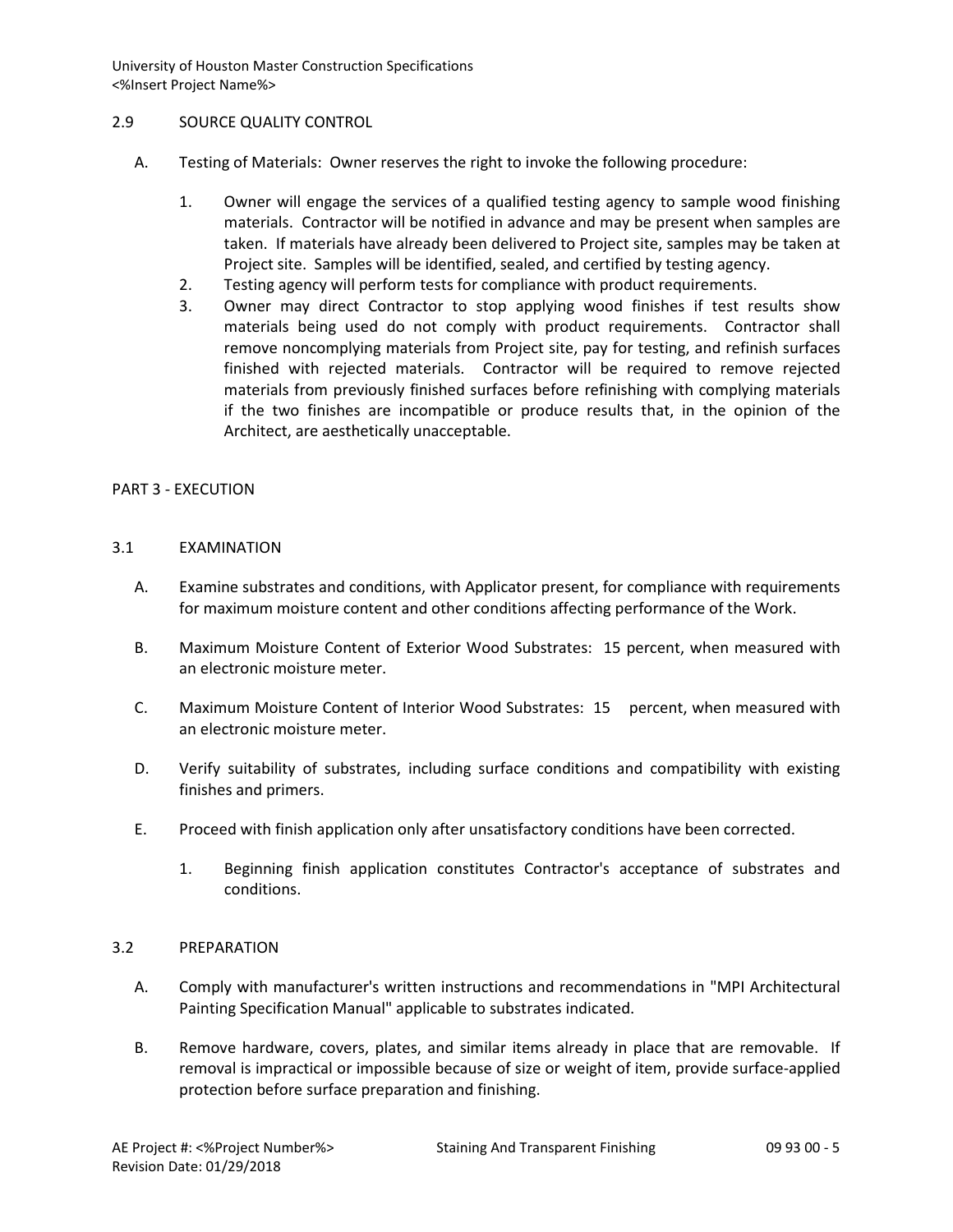- 1. After completing finishing operations, use workers skilled in the trades involved to reinstall items that were removed. Remove surface-applied protection if any.
- C. Clean and prepare surfaces to be finished according to manufacturer's written instructions for each particular substrate condition and as specified.
	- 1. Remove dust, dirt, oil, and grease by washing with a detergent solution; rinse thoroughly with clean water and allow to dry. Remove grade stamps and pencil marks by sanding lightly. Remove loose wood fibers by brushing.
	- 2. Remove mildew by scrubbing with a commercial wash formulated for mildew removal and as recommended by stain manufacturer.
- D. Exterior Wood Substrates:
	- 1. Scrape and clean knots, and apply coat of knot sealer before applying primer.
	- 2. Prime edges, ends, faces, undersides, and backsides of wood.
		- a. For solid hide stained wood, stain edges and ends after priming.
		- b. For varnish coated stained wood, stain edges and ends and prime with varnish. Prime undersides and backsides with varnish.
	- 3. Countersink steel nails, if used, and fill with putty or plastic wood filler tinted to final color. Sand smooth when dried.
- E. Interior Wood Substrates:
	- 1. Scrape and clean knots, and apply coat of knot sealer before applying primer.
	- 2. Apply wood filler paste to open-grain woods, as defined in "MPI Architectural Painting Specification Manual," to produce smooth, glasslike finish.
	- 3. Sand surfaces that will be exposed to view and dust off.
	- 4. After priming, fill holes and imperfections in the finish surfaces with putty or plastic wood filler. Sand smooth when dried.

# 3.3 APPLICATION

- A. Apply finishes according to manufacturer's written instructions and recommendations in "MPI Architectural Painting Specification Manual."
	- 1. Use applicators and techniques suited for finish and substrate indicated.
	- 2. Finish surfaces behind movable equipment and furniture same as similar exposed surfaces.
	- 3. Do not apply finishes over labels of independent testing agencies or equipment name, identification, performance rating, or nomenclature plates.
- B. Apply finishes to produce surface films without cloudiness, holidays, lap marks, brush marks, runs, ropiness, or other surface imperfections.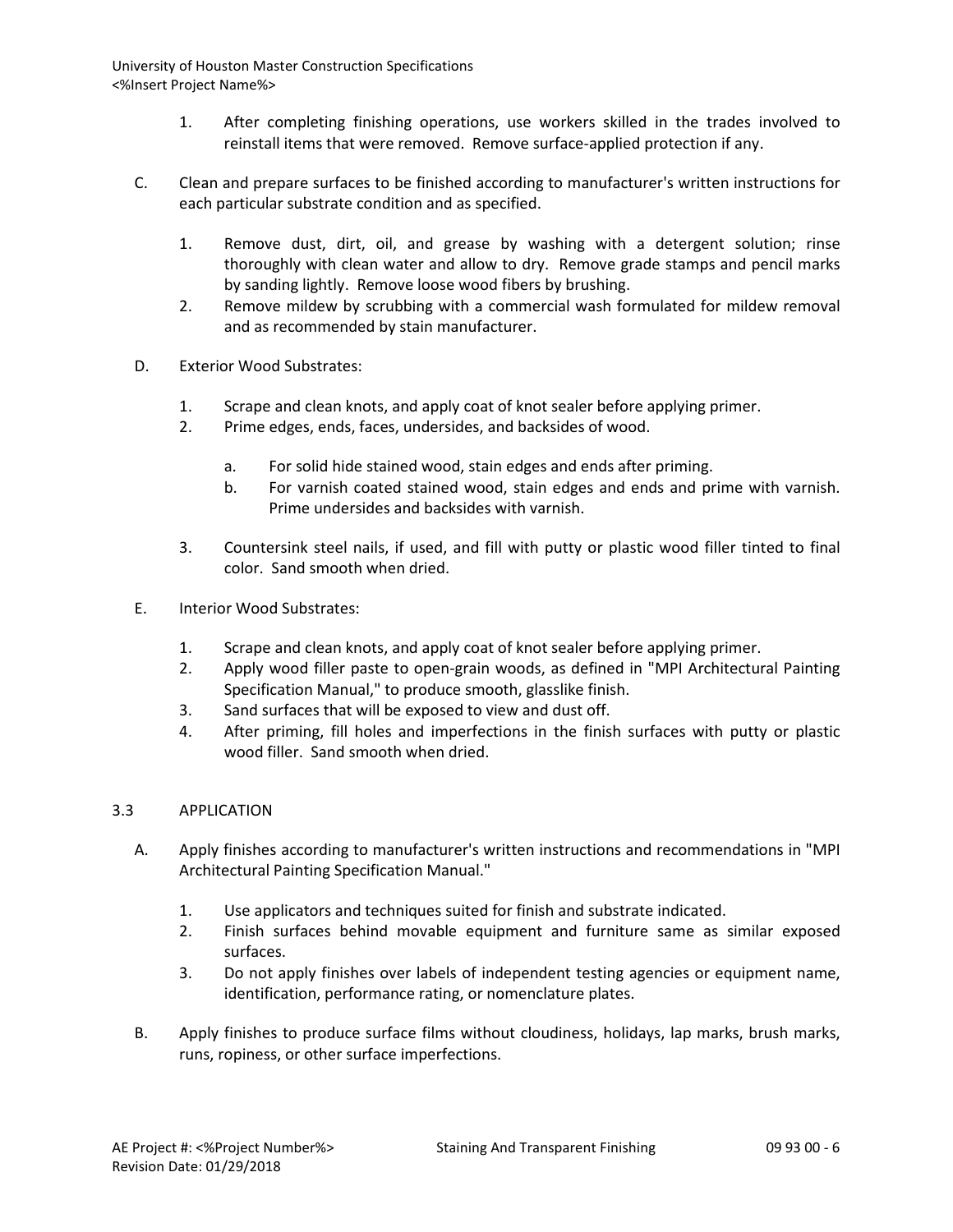## 3.4 CLEANING AND PROTECTION

- A. At end of each workday, remove rubbish, empty cans, rags, and other discarded materials from Project site.
- B. After completing finish application, clean spattered surfaces. Remove spattered materials by washing, scraping, or other methods. Do not scratch or damage adjacent finished surfaces.
- C. Protect work of other trades against damage from finish application. Correct damage by cleaning, repairing, replacing, and refinishing, as approved by Architect, and leave in an undamaged condition.
- D. At completion of construction activities of other trades, touch up and restore damaged or defaced finished wood surfaces.

## 3.5 EXTERIOR WOOD-FINISH-SYSTEM SCHEDULE

- A. Wood substrates, nontraffic surfaces, including wood trim architectural woodwork doors wood-based panel products glued-laminated construction exposed joists exposed beams .
	- 1. Solid Hide, Water-Based Stain System:
		- a. Prime Coat: Primer, oil for exterior wood, MPI #7.
		- b. Topcoat: Stain, exterior, water based, solid hide, MPI #16.
	- 2. Solid Hide, Water-Based Stain System:
		- a. Prime Coat: Primer, latex for exterior wood, MPI #6.
		- b. Prime Coat: Primer, alkyd for exterior wood[**, MPI #5**].
		- c. Prime Coat: Primer, oil for exterior wood[**, MPI #7**].
		- d. Intermediate Coat: Stain, exterior, water based, solid hide, matching topcoat.
		- e. Topcoat: Stain, exterior, water based, solid hide, MPI #16.
	- 3. Semitransparent Stain System:
		- a. Prime Coat: Stain, exterior, solvent based, semi-transparent, matching topcoat.
		- b. Topcoat: Stain, exterior, solvent based, semi-transparent, MPI #13.
	- 4. Varnish over Semitransparent Stain System:
		- a. Stain Coat: Stain, exterior, solvent based, semi-transparent, MPI #13.
		- b. First Intermediate Coat: Varnish matching topcoat.
		- c. Second Intermediate Coat: Varnish matching topcoat.
		- d. Topcoat: Varnish, with UV Inhibitor, Exterior, Semi-Gloss (Gloss Level 5), MPI #30.
	- 5. Varnish System:
		- a. Prime Coat: Varnish matching topcoat.
		- b. First Intermediate Coat: Varnish matching topcoat.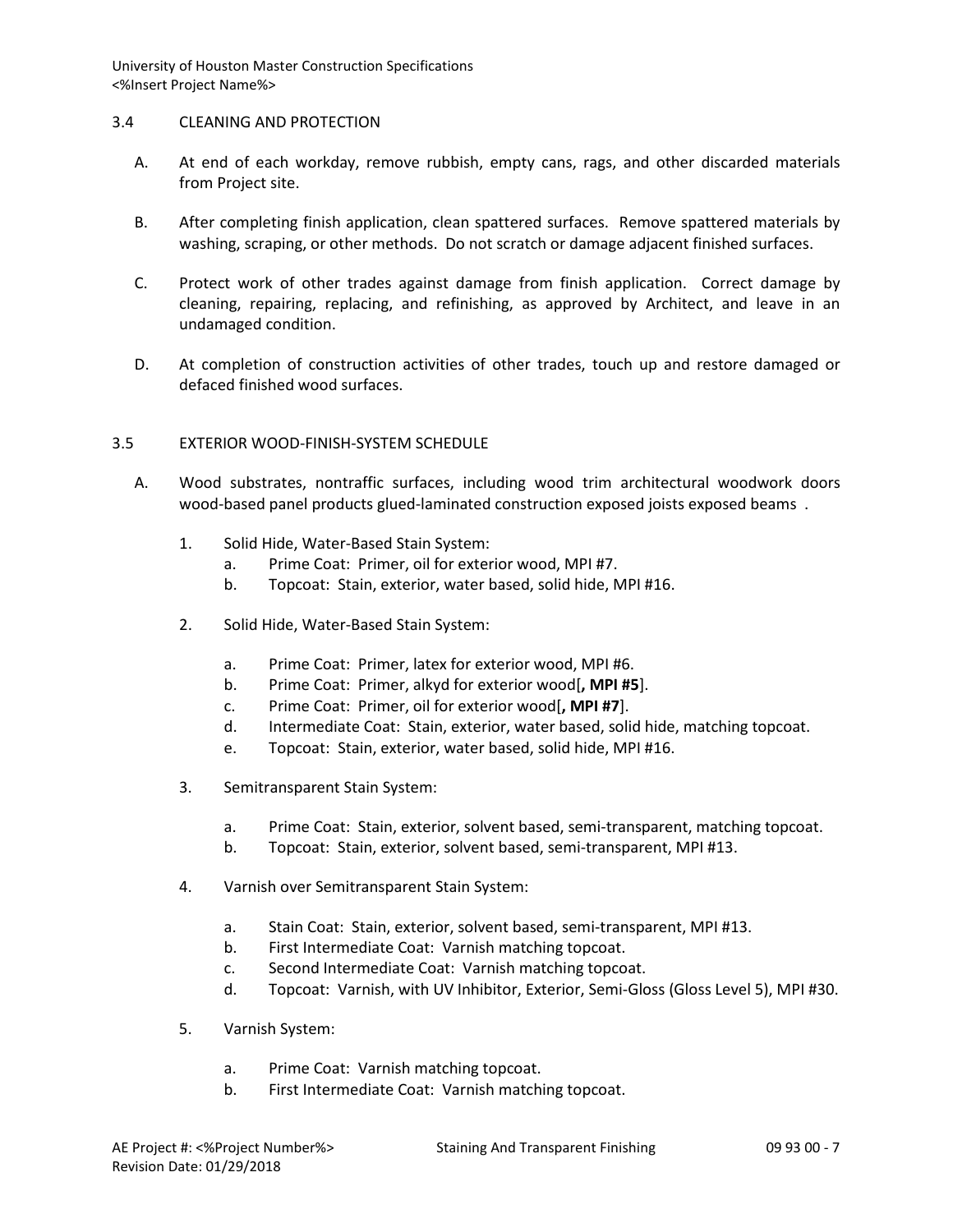- c. Second Intermediate Coat: Varnish matching topcoat.
- d. Topcoat: Varnish, with UV Inhibitor, Exterior, Semi-Gloss (Gloss Level 5), MPI #30.
- 6. Clear, Two-Component Polyurethane Varnish over Stain System:
	- a. Stain Coat: Stain, exterior, solvent based, semi-transparent, MPI #13.
	- b. First Intermediate Coat: Varnish, aliphatic polyurethane, two-component, matching topcoat.
	- c. Second Intermediate Coat: Varnish, aliphatic polyurethane, two-component, matching topcoat.
	- d. Topcoat: Varnish, aliphatic polyurethane, two-component (Gloss Level 6 or 7), MPI #78.
- 7. Clear, Two-Component Polyurethane Varnish System:
	- a. Prime Coat: Varnish, aliphatic polyurethane, two-component, matching topcoat.
	- b. Intermediate Coat: Varnish, aliphatic polyurethane, two-component, matching topcoat.
	- c. Topcoat: Varnish, aliphatic polyurethane, two-component (Gloss Level 6 or 7), MPI #78.
- B. Wood substrates, traffic surfaces, including wood decks and stairs.
	- 1. Deck Stain over Wood Preservative System:
		- a. Preservative Coat: Preservative, for exterior wood, MPI #37.
		- b. Intermediate Coat: Stain, for exterior wood decks, matching topcoat.
		- c. Top coat: Stain, for exterior wood decks, MPI #33.
	- 2. Deck Stain System:
		- a. Prime Coat: Stain, for exterior wood decks, matching topcoat.
		- b. Top coat: Stain, for exterior wood decks, MPI #33.

#### 3.6 INTERIOR WOOD-FINISH-SYSTEM SCHEDULE

- A. Wood substrates, nontraffic surfaces, including wood trim architectural woodwork doors windows wood-based panel products glued-laminated construction exposed joists exposed beams .
	- 1. Solid-Color Latex Stain System:
		- a. Prime Coat: Primer, latex for exterior wood, MPI #6.
		- b. Intermediate Coat: Stain, exterior, water based, solid hide, matching topcoat.
		- c. Topcoat: Stain, exterior, water based, solid hide, MPI #16.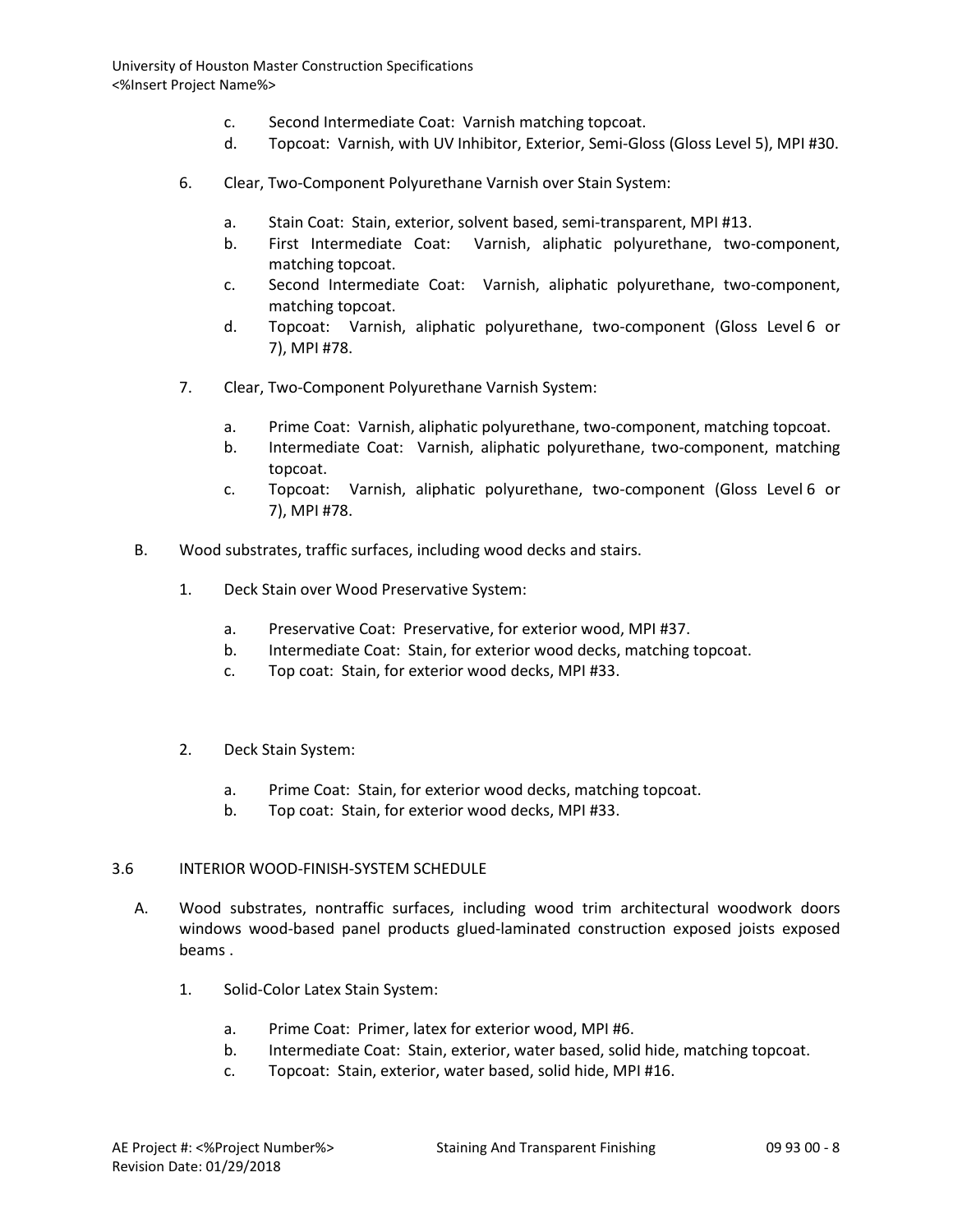- 2. Solid-Color Latex Stain System:
	- a. Prime Coat: Primer, alkyd for exterior wood, MPI #5.
	- b. Prime Coat: Primer, oil for exterior wood, MPI #7.
	- c. Intermediate Coat: Stain, exterior, water based, solid hide, matching topcoat.
	- d. Topcoat: Stain, exterior, water based, solid hide, MPI #16.
- 3. Semitransparent Stain System:
	- a. Prime Coat: Stain, semi-transparent, matching topcoat.
	- b. Topcoat: Stain, semi-transparent, for interior wood, MPI #90.
- 4. Semitransparent Stain System:
	- a. Prime Coat: Stain, exterior, solvent based, semi-transparent, matching topcoat.
	- b. Topcoat: Stain, exterior, solvent based, semi-transparent, MPI #13.
- 5. Water-Based Varnish over Stain System:
	- a. Stain Coat: Stain, semi-transparent, for interior wood, MPI #90.
	- b. First Intermediate Coat: Water-based varnish matching topcoat.
	- c. Second Intermediate Coat: Water-based varnish matching topcoat.
	- d. Topcoat: Varnish, water based, clear, satin (Gloss Level 4), MPI #128.
- 6. Water-Based Varnish System:
	- a. Prime Coat: Water-based varnish matching topcoat.
	- b. Intermediate Coat: Water-based varnish matching topcoat.
	- c. Topcoat: Varnish, water based, clear, satin (Gloss Level 4), MPI #128.
- 7. Polyurethane Varnish over Stain System:
	- a. Stain Coat: Stain, semi-transparent, for interior wood, MPI #90.
	- b. First Intermediate Coat: Polyurethane varnish matching topcoat.
	- c. Second Intermediate Coat: Polyurethane varnish matching topcoat.
	- d. Topcoat: Varnish, interior, polyurethane, oil-modified, satin (Gloss Level 4), MPI #57.
- 8. Polyurethane Varnish System:
	- a. Prime Coat: Polyurethane varnish matching topcoat.
	- b. Intermediate Coat: Polyurethane varnish matching topcoat.
	- c. Topcoat: Varnish, interior, polyurethane, oil-modified, satin (Gloss Level 4), MPI #57.
- 9. Moisture-Cured Clear Polyurethane over Stain System:
	- a. Stain Coat: Stain, semi-transparent, for interior wood, MPI #90.
	- b. First Intermediate Coat: Moisture-cured polyurethane matching topcoat.